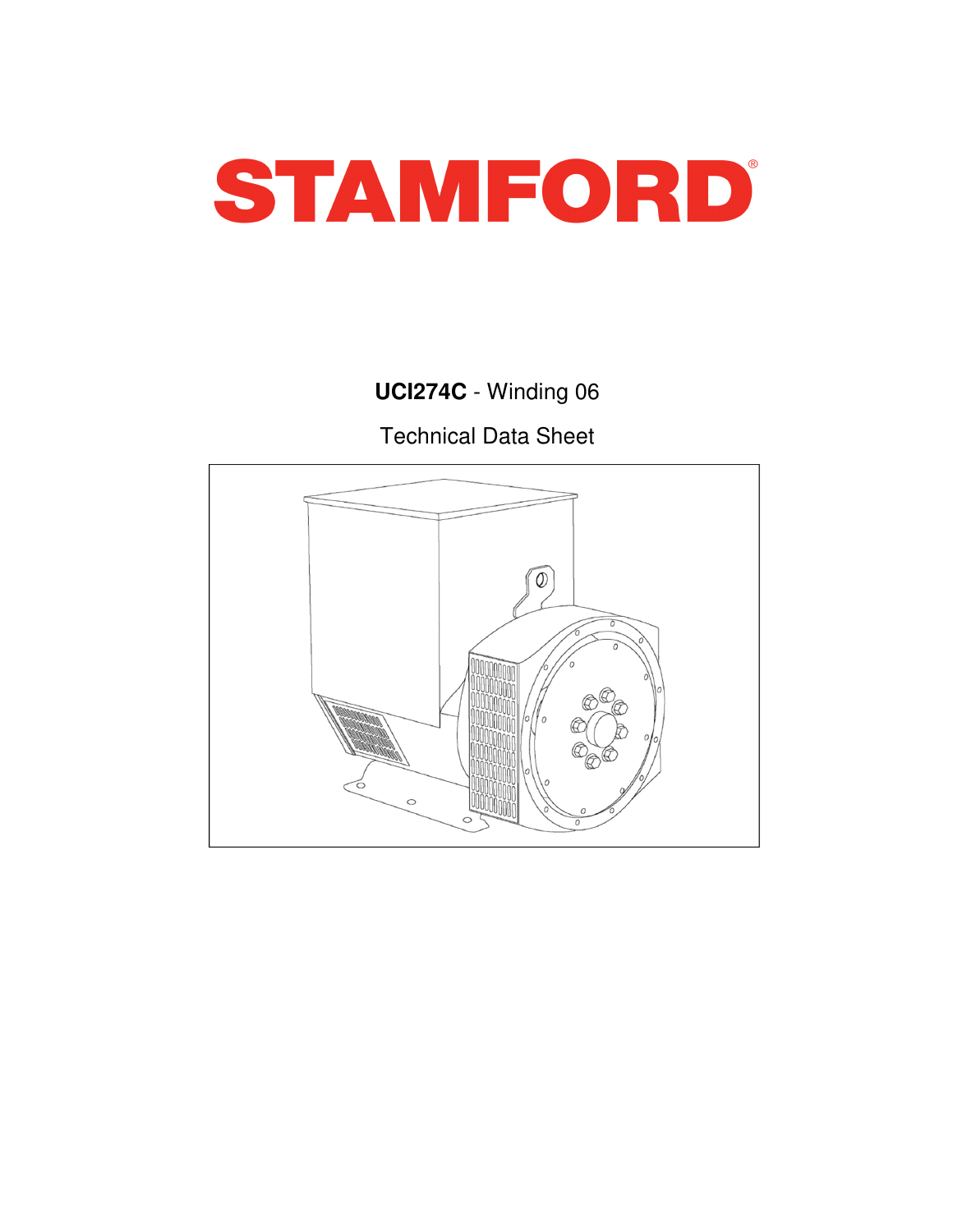

### **SPECIFICATIONS & OPTIONS**

#### **STANDARDS**

Stamford industrial generators meet the requirements of BS EN 60034 and the relevant section of other international standards such as BS5000, VDE 0530, NEMA MG1-32, IEC34, CSA C22.2-100, AS1359.

Other standards and certifications can be considered on request.

### **VOLTAGE REGULATORS**

#### **SX460 AVR- OBSOLETE**

With this self excited control system the main stator supplies power via the Automatic Voltage Regulator (AVR) to the exciter stator. The high efficiency semiconductors of the AVR ensure positive build-up from initial low levels of residual voltage.

The exciter rotor output is fed to the main rotor through a three phase full wave bridge rectifier. This rectifier is protected by a surge suppressor against surges caused, for example, by short circuit.

#### **AS440 AVR**- STANDARD

With this self-excited system the main stator provides power via the AVR to the exciter stator. The high efficiency semi-conductors of the AVR ensure positive build-up from initial low levels of residual voltage.

The exciter rotor output is fed to the main rotor through a three-phase full-wave bridge rectifier. The rectifier is protected by a surge suppressor against surges caused, for example, by short circuit or out-of-phase paralleling.

The AS440 will support a range of electronic accessories, including a 'droop' Current Transformer (CT) to permit parallel operation with other ac generators.

#### **MX341 AVR**

This sophisticated AVR is incorporated into the Stamford Permanent Magnet Generator (PMG) control system.

The PMG provides power via the AVR to the main exciter, giving a source of constant excitation power independent of generator output. The main exciter output is then fed to the main rotor, through a full wave bridge, protected by a surge suppressor. The AVR has in-built protection against sustained over-excitation, caused by internal or external faults. This de-excites the machine after a minimum of 5 seconds.

An engine relief load acceptance feature can enable full load to be applied to the generator in a single step.

#### **MX321 AVR**

The most sophisticated of all our AVRs combines all the features of the MX341 with, additionally over voltage protection built-in and short circuit current level adjustments as an optional facility.

#### **WINDINGS & ELECTRICAL PERFORMANCE**

All generator stators are wound to 2/3 pitch. This eliminates triplen (3rd, 9th, 15th …) harmonics on the voltage waveform and is found to be the optimum design for trouble-free supply of non-linear loads. The 2/3 pitch design avoids excessive neutral currents sometimes seen with higher winding pitches, when in parallel with the mains. A fully connected damper winding reduces oscillations during paralleling. This winding, with the 2/3 pitch and carefully selected pole and tooth designs, ensures very low waveform distortion.

#### **TERMINALS & TERMINAL BOX**

Dedicated Single Phase windings have 4 ends brought out to the terminals, which are mounted on a cover at the nondrive end of the generator. A sheet steel terminal box contains the AVR and provides ample space for the customers' wiring and gland arrangements. It has removable panels for easy access.

### **SHAFT & KEYS**

All generator rotors are dynamically balanced to better than BS6861:Part 1 Grade 2.5 for minimum vibration in operation. Two bearing generators are balanced with a half key.

### **INSULATION/IMPREGNATION**

The insulation system is class 'H'.

All wound components are impregnated with materials and processes designed specifically to provide the high build required for static windings and the high mechanical strength required for rotating components.

#### **QUALITY ASSURANCE**

Generators are manufactured using production procedures having a quality assurance level to BS EN ISO 9001.

The stated voltage regulation may not be maintained in the

presence of certain radio transmitted signals. Any change in performance will fall within the limits of Criteria 'B' of EN 61000-6-2:2001. At no time will the steady-state voltage regulation exceed 2%.

### **DE RATES**

All values tabulated on page 8 are subject to the following reductions

5% when air inlet filters are fitted.

3% for every 500 metres by which the operating altitude exceeds 1000 metres above mean sea level.

3% for every 5°C by which the operational ambient temperature exceeds 40°C.

Note: Requirement for operating in an ambient exceeding 60°C must be referred to the factory.

NB Continuous development of our products entitles us to change specification details without notice, therefore they must not be regarded as binding.

Front cover drawing typical of product range.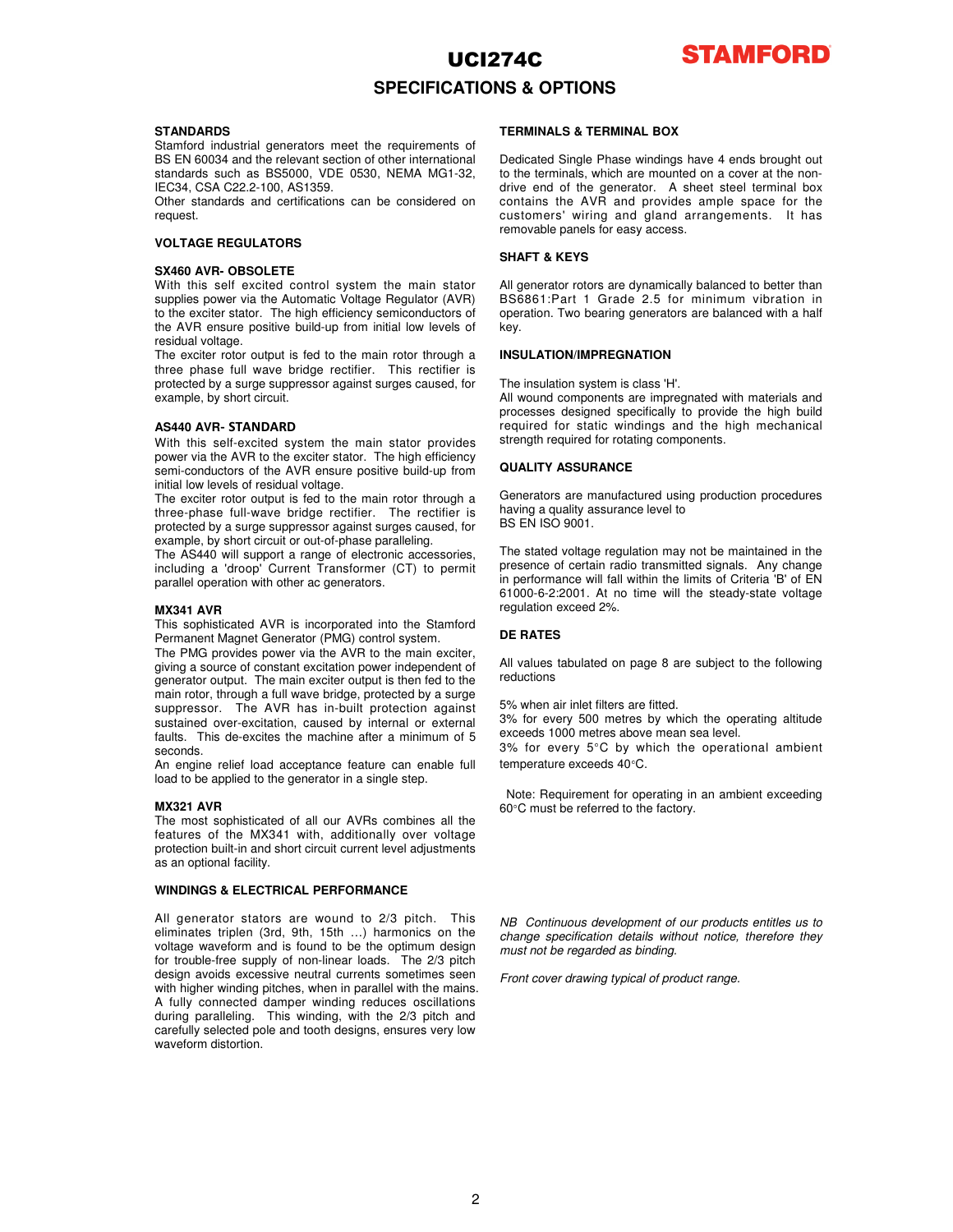

### **WINDING 06**

| <b>CONTROL SYSTEM</b>                                 | SEPARATELY EXCITED BY P.M.G.                                                         |                                 |                  |                                 |      |      |  |  |  |
|-------------------------------------------------------|--------------------------------------------------------------------------------------|---------------------------------|------------------|---------------------------------|------|------|--|--|--|
| A.V.B.                                                | MX341<br>MX321                                                                       |                                 |                  |                                 |      |      |  |  |  |
| <b>VOLTAGE REGULATION</b>                             | With 4% ENGINE GOVERNING<br>± 1%<br>± 0.5 %                                          |                                 |                  |                                 |      |      |  |  |  |
| <b>SUSTAINED SHORT CIRCUIT</b>                        | REFER TO SHORT CIRCUIT DECREMENT CURVES (page 7)                                     |                                 |                  |                                 |      |      |  |  |  |
| <b>CONTROL SYSTEM</b>                                 | <b>SELF EXCITED</b>                                                                  |                                 |                  |                                 |      |      |  |  |  |
| A.V.R.                                                | SX460                                                                                | AS440                           |                  |                                 |      |      |  |  |  |
| <b>VOLTAGE REGULATION</b>                             | ±1.0%<br>±1.0%                                                                       |                                 |                  | With 4% ENGINE GOVERNING        |      |      |  |  |  |
| <b>SUSTAINED SHORT CIRCUIT</b>                        | SERIES 4 CONTROL DOES NOT SUSTAIN A SHORT CIRCUIT CURRENT                            |                                 |                  |                                 |      |      |  |  |  |
| <b>INSULATION SYSTEM</b>                              | <b>CLASS H</b>                                                                       |                                 |                  |                                 |      |      |  |  |  |
| <b>PROTECTION</b>                                     | IP <sub>23</sub>                                                                     |                                 |                  |                                 |      |      |  |  |  |
| <b>RATED POWER FACTOR</b>                             | 0.8                                                                                  |                                 |                  |                                 |      |      |  |  |  |
| <b>STATOR WINDING</b>                                 | SINGLE LAYER CONCENTRIC                                                              |                                 |                  |                                 |      |      |  |  |  |
| <b>WINDING PITCH</b>                                  | <b>TWO THIRDS</b>                                                                    |                                 |                  |                                 |      |      |  |  |  |
| <b>WINDING LEADS</b>                                  | 4                                                                                    |                                 |                  |                                 |      |      |  |  |  |
| <b>MAIN STATOR RESISTANCE</b>                         | 0.022 Ohms AT 22℃ SERIES CONNECTED                                                   |                                 |                  |                                 |      |      |  |  |  |
| <b>MAIN ROTOR RESISTANCE</b>                          | 1.12 Ohms at $22^{\circ}$ C                                                          |                                 |                  |                                 |      |      |  |  |  |
| <b>EXCITER STATOR RESISTANCE</b>                      | 20 Ohms at 22℃                                                                       |                                 |                  |                                 |      |      |  |  |  |
| <b>EXCITER ROTOR RESISTANCE</b>                       | 0.078 Ohms PER PHASE AT 22℃                                                          |                                 |                  |                                 |      |      |  |  |  |
| <b>R.F.I. SUPPRESSION</b>                             | BS EN 61000-6-2 & BS EN 61000-6-4, VDE 0875G, VDE 0875N, refer to factory for others |                                 |                  |                                 |      |      |  |  |  |
| <b>WAVEFORM DISTORTION</b>                            | NO LOAD < $1.5\%$ NON-DISTORTING LINEAR LOAD < $5.0\%$                               |                                 |                  |                                 |      |      |  |  |  |
| <b>MAXIMUM OVERSPEED</b>                              | 2250 Rev/Min                                                                         |                                 |                  |                                 |      |      |  |  |  |
| <b>BEARING DRIVE END</b>                              | BALL. 6315-2RS (ISO)                                                                 |                                 |                  |                                 |      |      |  |  |  |
| <b>BEARING NON-DRIVE END</b>                          | BALL. 6310-2RS (ISO)                                                                 |                                 |                  |                                 |      |      |  |  |  |
|                                                       | 1 BEARING<br>2 BEARING                                                               |                                 |                  |                                 |      |      |  |  |  |
| <b>WEIGHT COMP. GENERATOR</b>                         |                                                                                      | 406 kg                          |                  | 420 kg                          |      |      |  |  |  |
| <b>WEIGHT WOUND STATOR</b>                            |                                                                                      | 131 kg                          |                  | 131 kg                          |      |      |  |  |  |
| <b>WEIGHT WOUND ROTOR</b>                             |                                                                                      | 133.78 kg                       |                  | 122.82 kg                       |      |      |  |  |  |
| <b>WR<sup>2</sup> INERTIA</b>                         |                                                                                      | 1.0288 $kgm2$                   |                  | $0.9781$ kgm <sup>2</sup>       |      |      |  |  |  |
| SHIPPING WEIGHTS in a crate                           |                                                                                      | 439 kg                          |                  | 452 kg                          |      |      |  |  |  |
| <b>PACKING CRATE SIZE</b>                             |                                                                                      | $105 \times 67 \times 103$ (cm) |                  | $105 \times 67 \times 103$ (cm) |      |      |  |  |  |
| <b>TELEPHONE INTERFERENCE</b>                         |                                                                                      | <b>THF&lt;2%</b>                | <b>TIF&lt;50</b> |                                 |      |      |  |  |  |
| <b>COOLING AIR</b>                                    | 0.617 m <sup>3</sup> /sec 1308 cfm                                                   |                                 |                  |                                 |      |      |  |  |  |
| <b>VOLTAGE SERIES</b>                                 |                                                                                      | 220                             |                  | 230<br>240                      |      |      |  |  |  |
| <b>VOLTAGE PARALLEL</b>                               | 110                                                                                  |                                 | 115              |                                 | 120  |      |  |  |  |
| <b>POWER FACTOR</b>                                   | 0.8                                                                                  | 1.0                             | 0.8              | 1.0                             | 0.8  | 1.0  |  |  |  |
| <b>kVA BASE RATING FOR REACTANCE</b><br><b>VALUES</b> | 84                                                                                   | 90                              | 84               | 90                              | 84   | 90   |  |  |  |
| Xd DIR. AXIS SYNCHRONOUS                              | 2.70                                                                                 | 2.89                            | 2.47             | 2.65                            | 2.27 | 2.43 |  |  |  |
| X'd DIR. AXIS TRANSIENT                               | 0.24                                                                                 | 0.26                            | 0.22             | 0.24                            | 0.20 | 0.21 |  |  |  |
| X"d DIR. AXIS SUBTRANSIENT                            | 0.15                                                                                 | 0.16                            | 0.14             | 0.15                            | 0.13 | 0.14 |  |  |  |
| Xg QUAD. AXIS REACTANCE                               | 1.55                                                                                 | 1.66                            | 1.42             | 1.52                            | 1.30 | 1.39 |  |  |  |
| X"a QUAD, AXIS SUBTRANSIENT                           | 0.23                                                                                 | 0.25                            | 0.21             | 0.23                            | 0.19 | 0.20 |  |  |  |
| XL LEAKAGE REACTANCE                                  | 0.08                                                                                 | 0.09                            | 0.08             | 0.09                            | 0.07 | 0.08 |  |  |  |
| X <sub>2</sub> NEGATIVE SEQUENCE                      | 0.19                                                                                 | 0.20                            | 0.17             | 0.18                            | 0.16 | 0.17 |  |  |  |
| X <sub>0</sub> ZERO SEQUENCE                          | 0.12                                                                                 | 0.13                            | 0.11             | 0.12                            | 0.10 | 0.11 |  |  |  |
|                                                       |                                                                                      | REACTANCES ARE SATURATED        |                  |                                 |      |      |  |  |  |
| T'd TRANSIENT TIME CONST.                             | 0.028s                                                                               |                                 |                  |                                 |      |      |  |  |  |
| T"d SUB-TRANSTIME CONST.                              | 0.01s                                                                                |                                 |                  |                                 |      |      |  |  |  |
| T'do O.C. FIELD TIME CONST.                           | 0.8s                                                                                 |                                 |                  |                                 |      |      |  |  |  |
| Ta ARMATURE TIME CONST.                               |                                                                                      |                                 | 0.007s           |                                 |      |      |  |  |  |
| SHORT CIRCUIT RATIO                                   | 1/Xd                                                                                 |                                 |                  |                                 |      |      |  |  |  |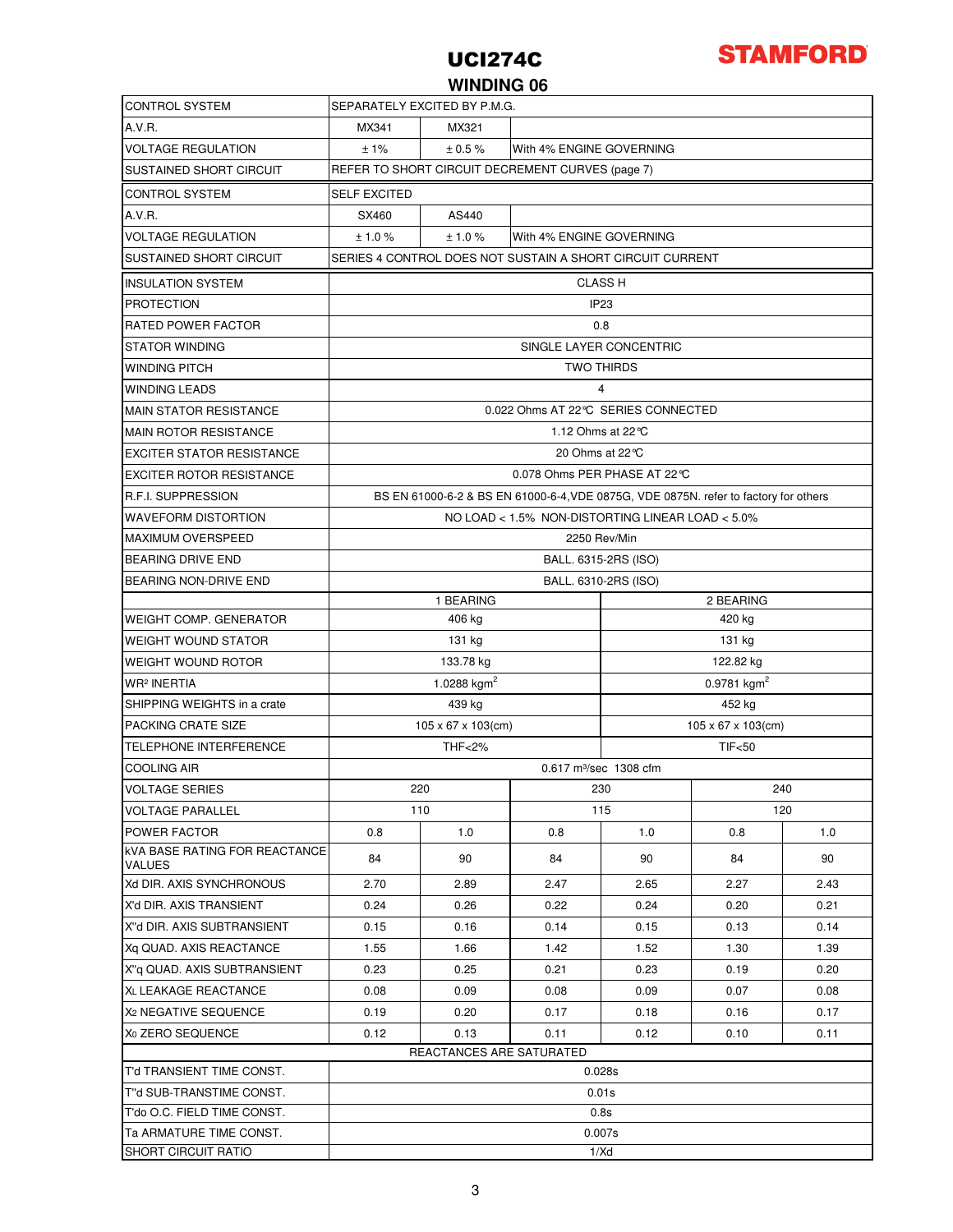

Winding 06 / 0.8pf

### SINGLE PHASE EFFICIENCY CURVES





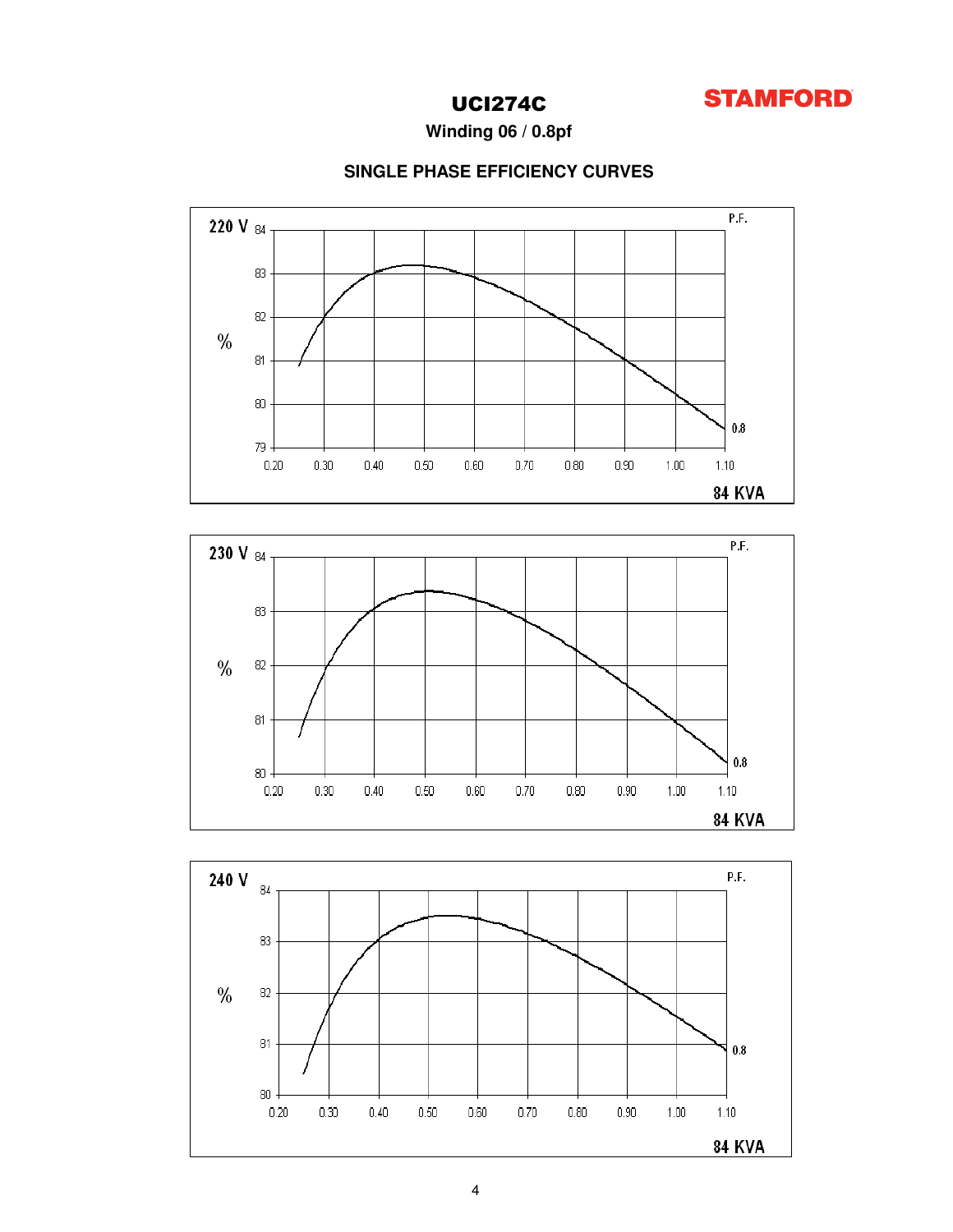

Winding 06 / 1.0pf

### SINGLE PHASE EFFICIENCY CURVES



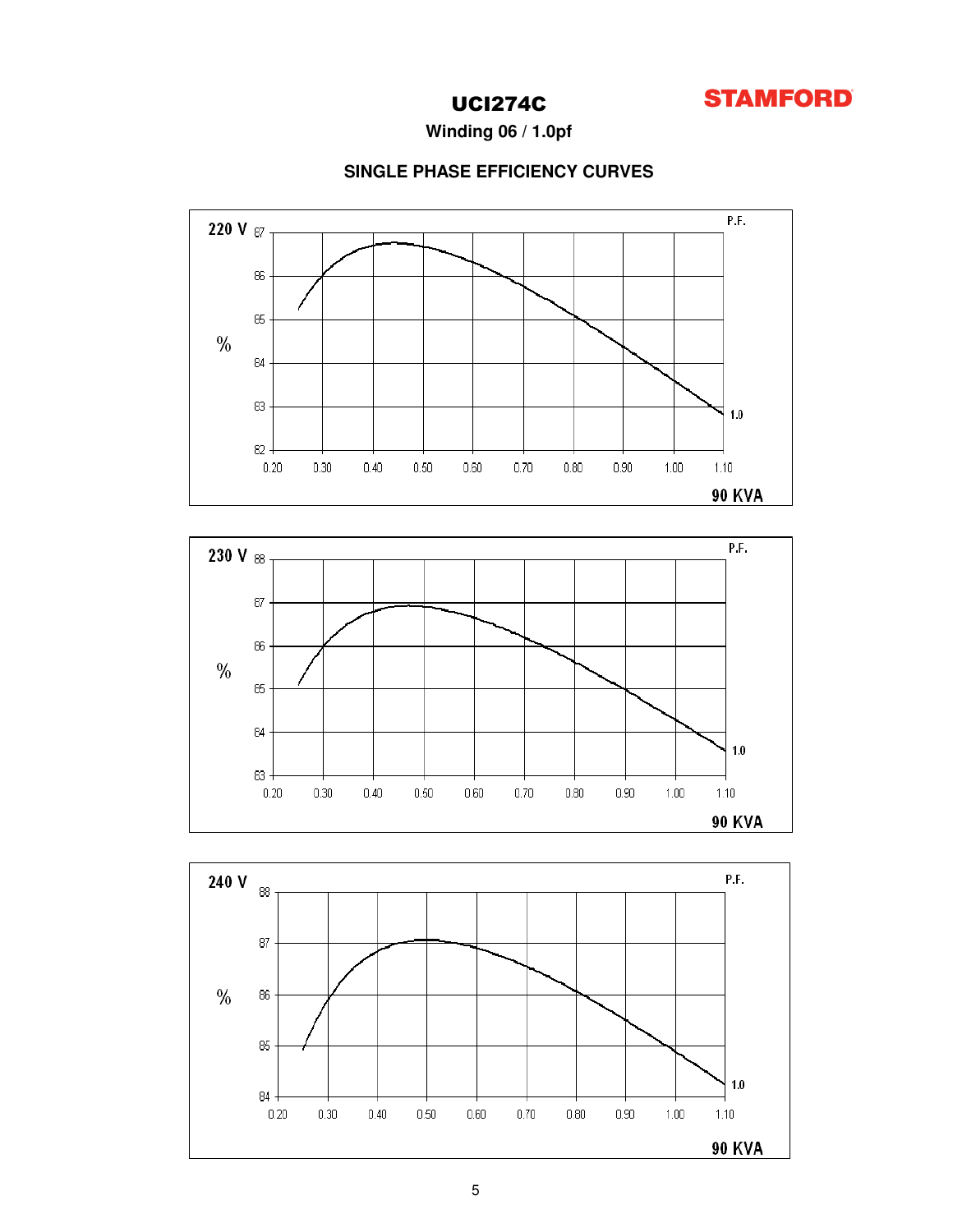

**Winding 06**



MX

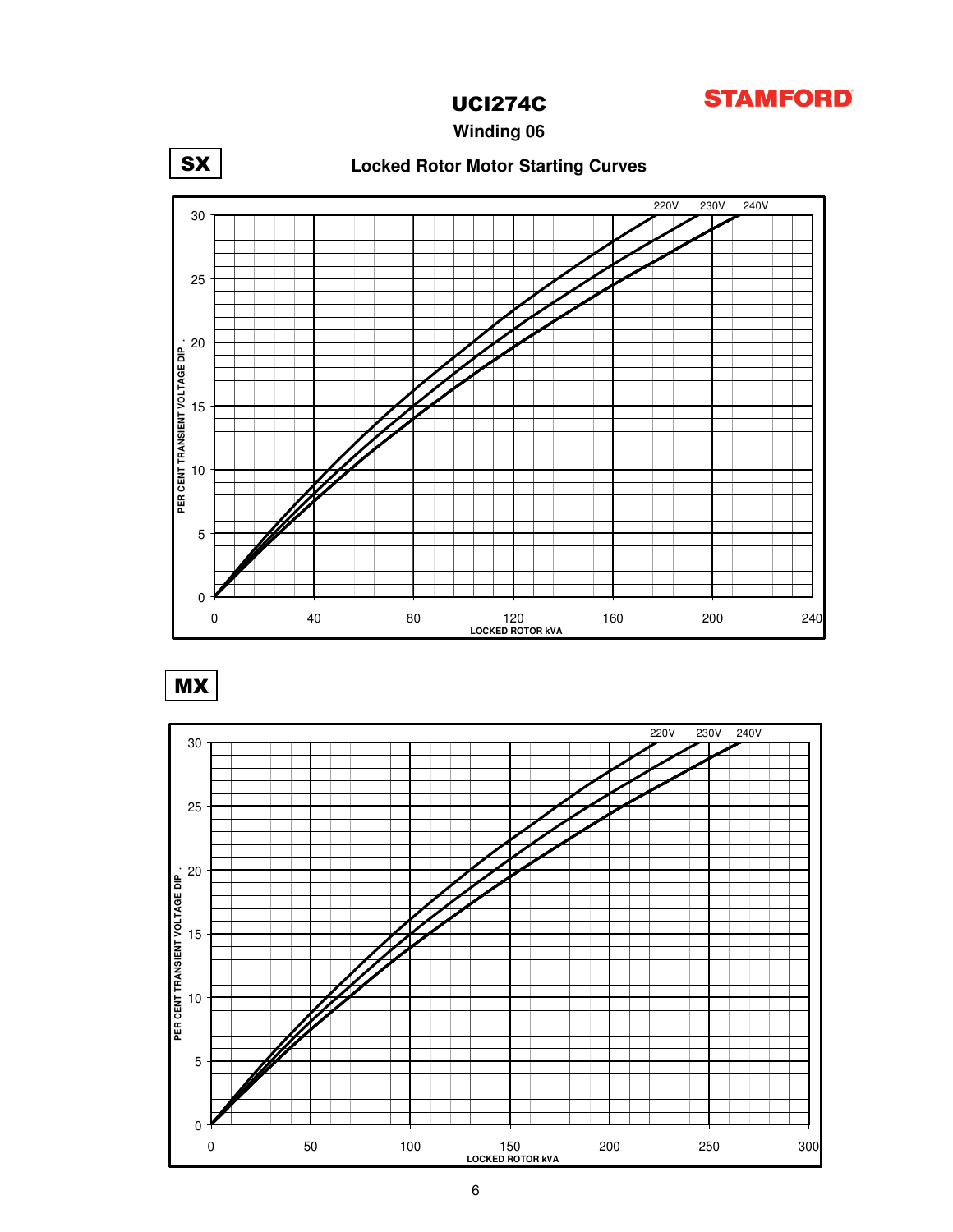

### **Winding 06**

### **Based on series connection. Short Circuit Decrement Curve. No-load Excitation at Rated Speed**



Sustained Short Circuit = 1530 Amps

### **Note**

The following multiplication factors should be used to adjust the values from curve between time 0.001 seconds and the minimum current point in respect of nominal operating voltage :

| Voltage | Factor   |  |  |  |  |  |
|---------|----------|--|--|--|--|--|
| 220V    | $X$ 1.00 |  |  |  |  |  |
| 230V    | $X$ 1.05 |  |  |  |  |  |
| 240V    | X 1.09   |  |  |  |  |  |

The sustained current value is constant irrespective of voltage level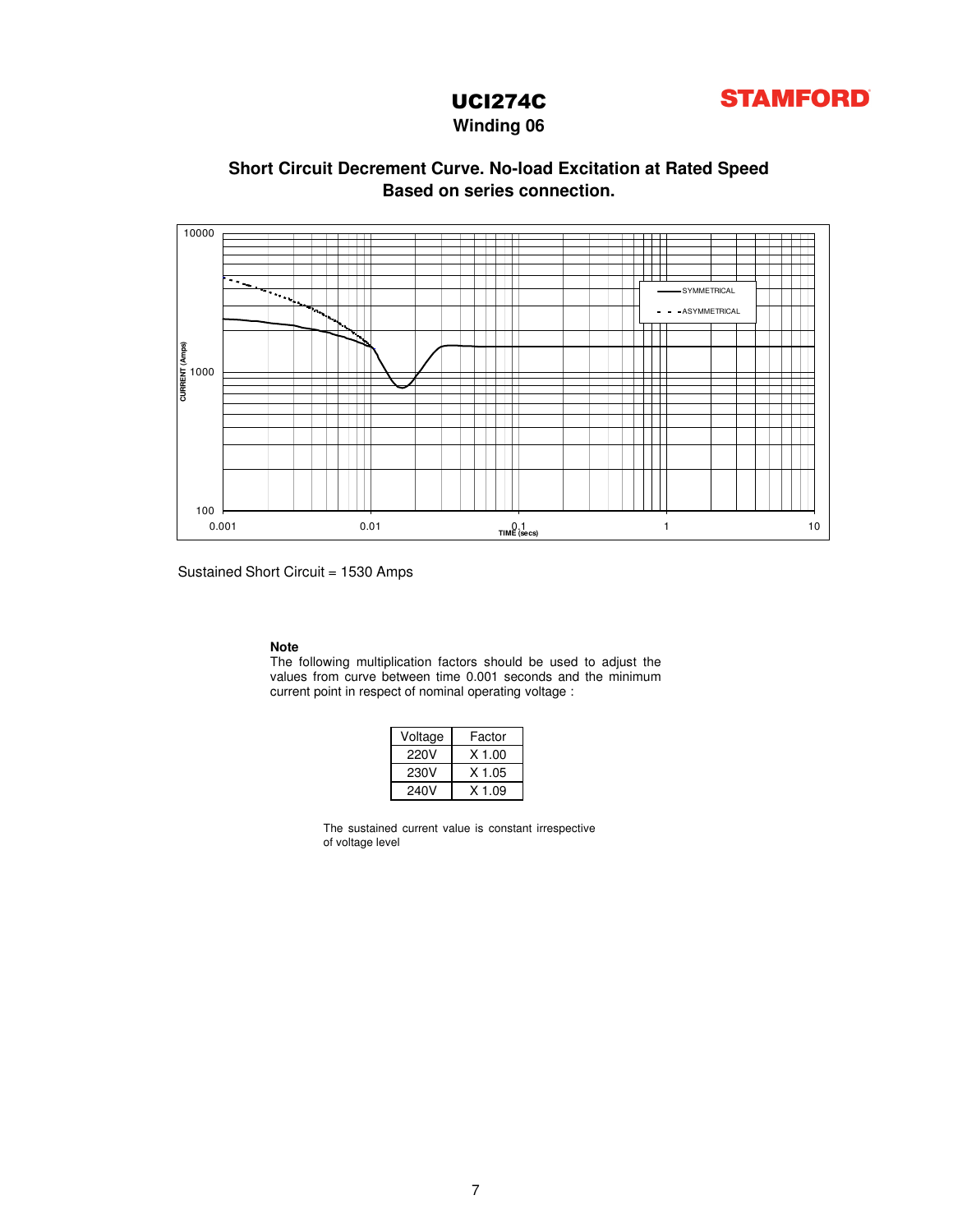## **STAMFORD**

## UCI274C

## **Winding 06**

### **RATINGS**

| Class - Temp Rise | Cont. F - $105/40^{\circ}$ C |                   | Cont. H - 125/40 ℃ |      | Cont. F - $105/40$ °C |      |      | Cont. H - 125/40 ℃ |      |       |                   |       |
|-------------------|------------------------------|-------------------|--------------------|------|-----------------------|------|------|--------------------|------|-------|-------------------|-------|
|                   |                              | 0.8 <sub>pf</sub> |                    |      | 0.8 <sub>pf</sub>     |      |      | 1.0 <sub>pf</sub>  |      |       | 1.0 <sub>pf</sub> |       |
| Series (V)        | 220                          | 230               | 240                | 220  | 230                   | 240  | 220  | 230                | 240  | 220   | 230               | 240   |
| Parallel (V)      | 110                          | 115               | 120                | 110  | 115                   | 120  | 110  | 115                | 120  | 110   | 115               | 120   |
| <b>kVA</b>        | 75.0                         | 75.0              | 75.0               | 84.0 | 84.0                  | 84.0 | 75.0 | 75.0               | 75.0 | 90.0  | 90.0              | 90.0  |
| kW                | 60.0                         | 60.0              | 60.0               | 67.2 | 67.2                  | 67.2 | 75.0 | 75.0               | 75.0 | 90.0  | 90.0              | 90.0  |
| Efficiency (%)    | 81.1                         | 81.7              | 82.2               | 80.2 | 80.9                  | 81.5 | 84.9 | 85.4               | 85.9 | 83.6  | 84.3              | 84.9  |
| kW Input          | 74.0                         | 73.5              | 73.0               | 83.7 | 83.0                  | 82.4 | 88.3 | 87.8               | 87.3 | 107.7 | 106.8             | 106.0 |

### **Dimensional and Torsional Drawing**

For dimensional and torsional information please refer to the alternator General Arrangement and rotor drawings available on our website (http://stamford-avk.com/)

# **60**Hz